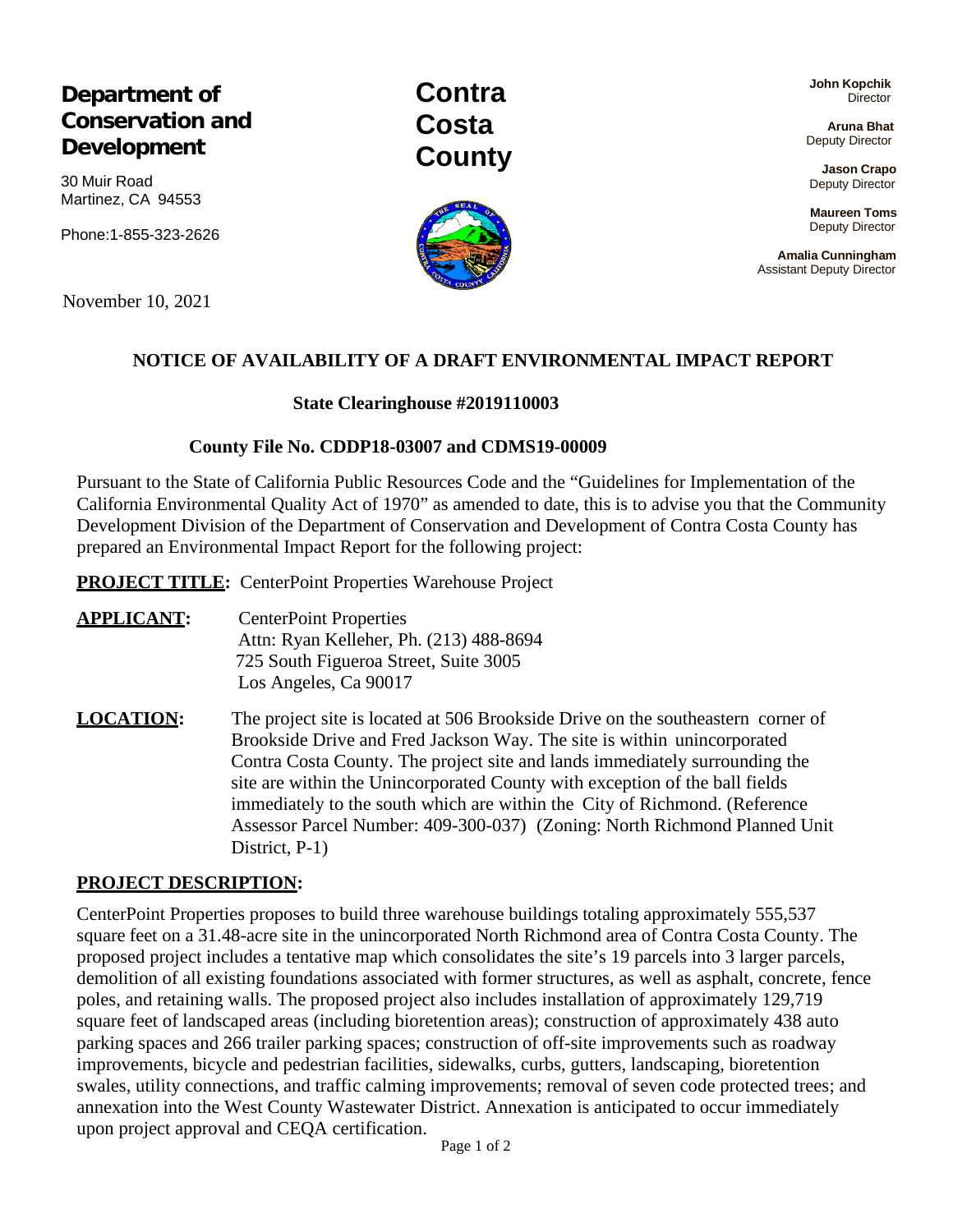# **ENVIRONMENTAL EFFECTS OF THE PROJECT:**

Pursuant to Article 9 of the California Environmental Quality Act (CEQA), the Draft EIR describes the proposed Project; identifies, analyzes, and evaluates the environmental impacts which may result from the proposed Project; and identifies measures to mitigate adverse environmental impacts. The Draft EIR for the proposed Project identified significant and unavoidable impacts to transportation (vehicle miles travelled/VMT and Cumulative VMT), in addition to potentially significant impacts in the environmental topics of aesthetics, agricultural land, air quality, archeological/historical resources, biological resources, drainage, cultural & tribal cultural resources, energy, geology & soils, GHG emissions, hazards and hazardous materials, hydrology/water quality, transportation, and utilities/service systems. Environmental analysis determined that measures were available to mitigate potential adverse impacts to less-than-significant levels. As a result of the above, a Draft EIR has been prepared pursuant to Public Resources Code Section 21080(d) of the California Environmental Quality Act (CEQA) Guidelines.

# **WHERE TO REVIEW THE DRAFT EIR:**

The Draft Environmental Impact Report can be viewed online at the following link: (https:/[/www.contracosta.ca.gov/7605/Major-Planning-Applications-Under-Consid\).](http://www.contracosta.ca.gov/7605/Major-Planning-Applications-Under-Consid)) Any sources of information referenced in the Draft EIR can be provided upon request by contacting the project planner.

## **PUBLIC COMMENT PERIOD:**

Prior to adoption of the Draft EIR, the County will be accepting comments on the adequacy of the document during a 45-day public comment period; the Draft EIR may be certified at a future date in a public hearing following the public comment period. The period for accepting comments on the adequacy of the environmental document will begin on **Monday, November 15, 2021,** and extends to **Wednesday, December 29, 2021, until 5:00 P.M**. Any comments should be in writing and submitted to the following address:

> **Francisco Avila, Principal Planner Contra Costa County, Department of Conservation and Development Community Development Division 30 Muir Road, Martinez, CA 94553**

### **OR emailed to [Francisco.Avila@dcd.cccounty.us](mailto:Francisco.Avila@dcd.cccounty.us)**

Sincerely,

*Francisco Avila*

Francisco Avila Principal Planner (925) 655-2866

[Francisco.Avila@dcd.cccounty.us](mailto:Francisco.Avila@dcd.cccounty.us)

cc: County Clerk's Office (2 copies) Adjacent Occupants and Property Owners Notification List

attach: Vicinity Map